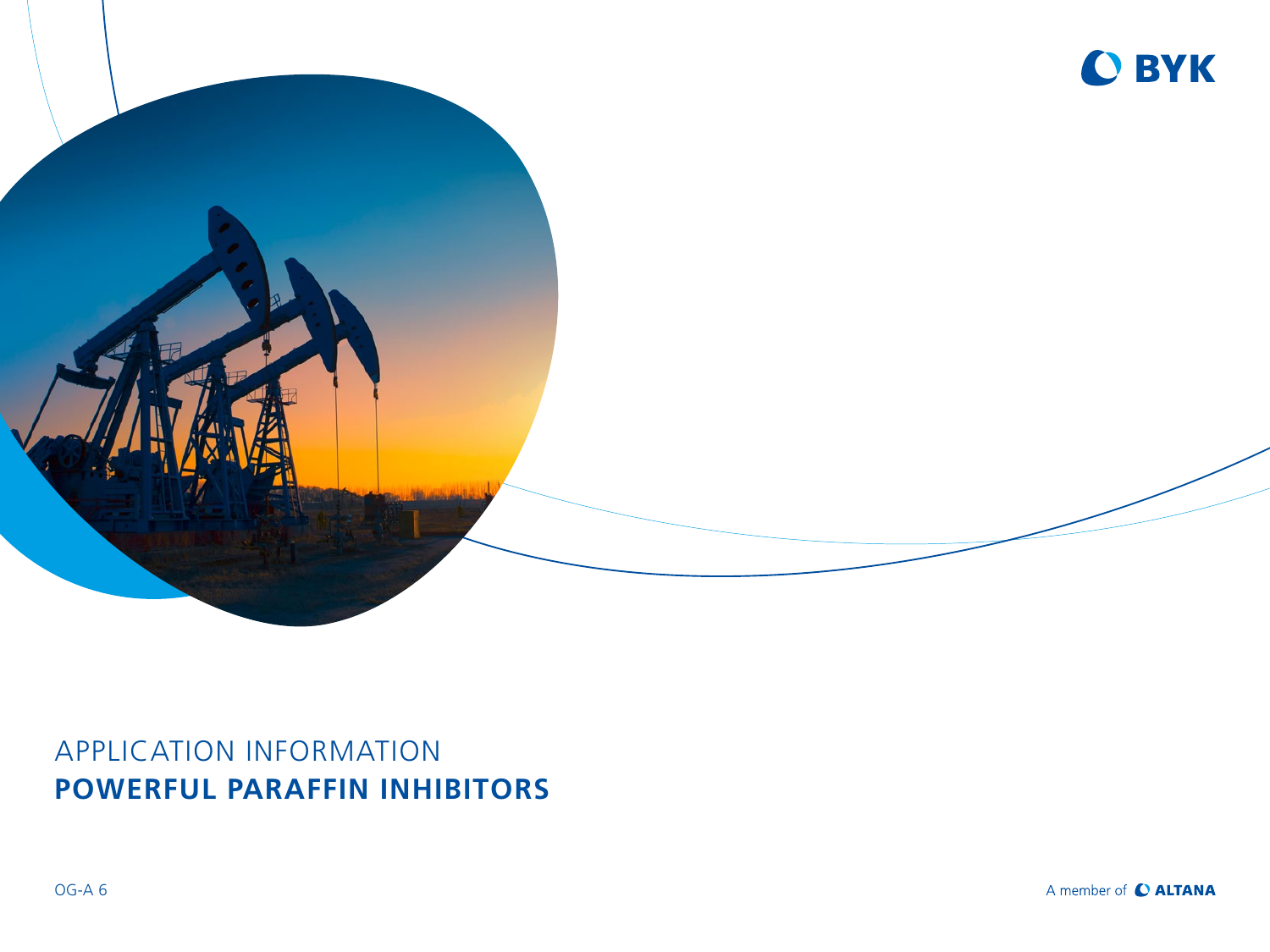# **Contents**

- New wax inhibitors for optimal flow assurance in [extreme conditions and highly paraffinic crude](#page-2-0)
- [Novel solutions to persistent problems](#page-3-0)
- [Wax inhibitor physical properties](#page-4-0)
- [Performance in challenging conditions](#page-5-0)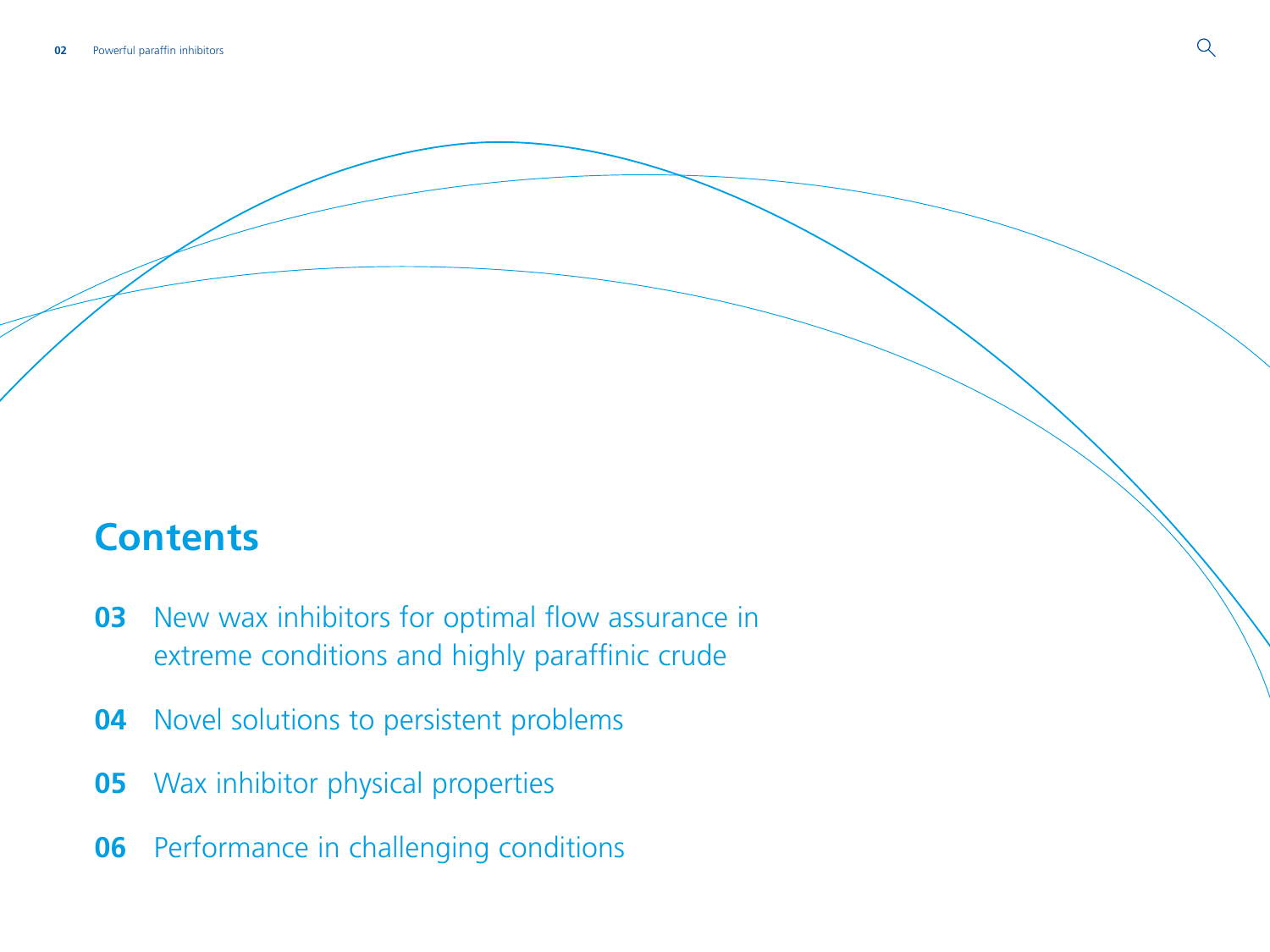# <span id="page-2-0"></span>**New wax inhibitors for optimal flow assurance in extreme conditions and highly paraffinic crude.**

<u>e a s</u>

BYK-GO 8710 and BYK-GO 8711 are multifunctional liquid paraffin solutions for crude oil and condensate applications to lower the overall pour point of the system by keeping paraffin crystals dispersed. Both are very effective in minimizing paraffin deposition.

BYK-GO 8710 is used to treat a wide range of crude oils while maintaining high activity with a low pour point for easy handling/pumping, especially in extreme cold.

BYK-GO 8711 is customized to perform well in crudes with a very high wax content, allowing for continual operation.

**Note**

To ensure the best appearance and full functionality, please open in Adobe Acrobat.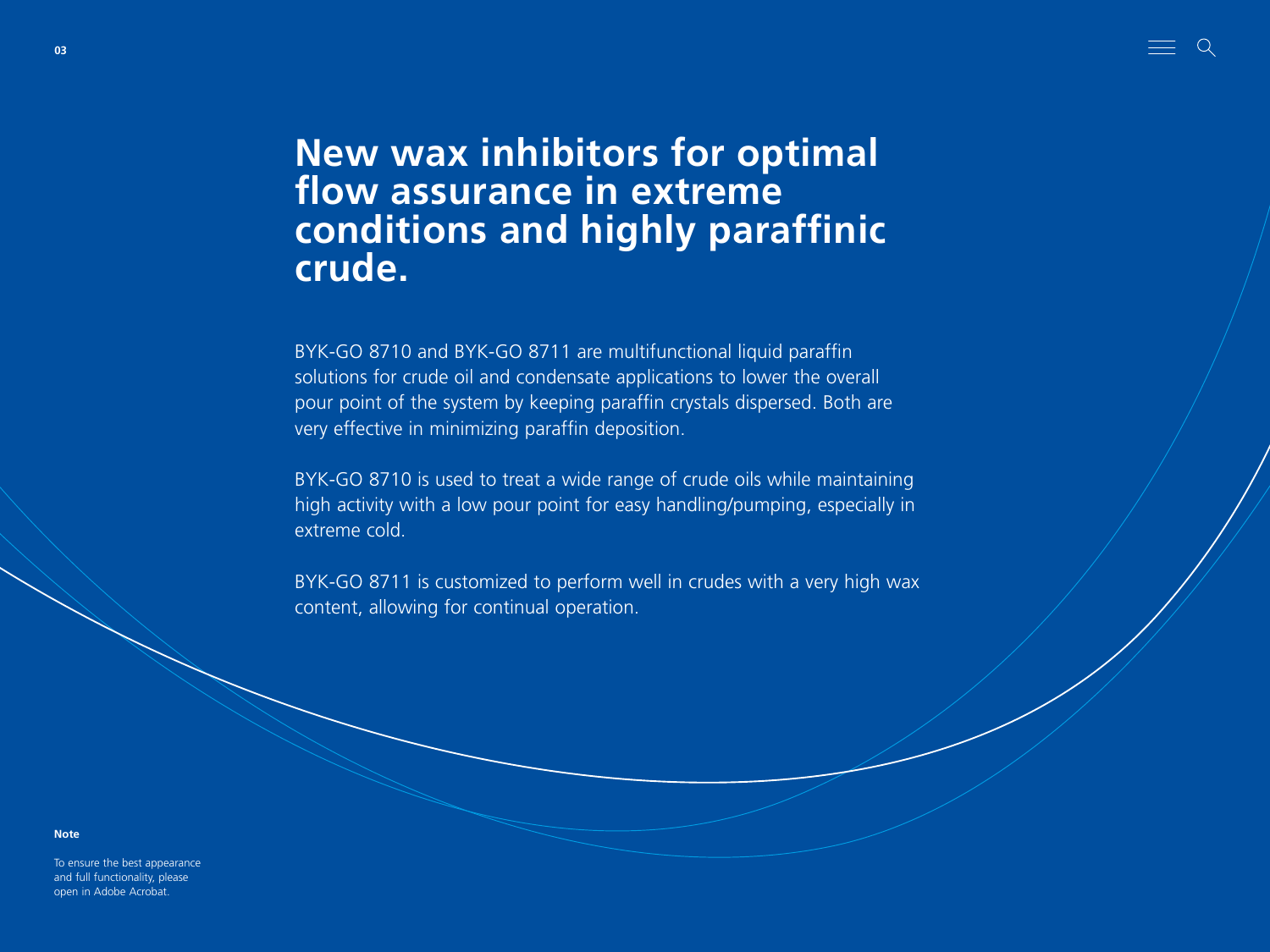<span id="page-3-0"></span>

BYK-GO 8710 and BYK-GO 8711 are based on hyperbranched polymers functionalized with a dense hydrocarbon shell that interacts with the paraffin. The patented technology has been customized for better handling properties and target respective paraffins based on the length and density of the hydrocarbon modification.

### **Comparison**

**Well condition without inhibitors** Paraffin deposition



Paraffin crystals form when temperatures drop below the wax appearance temperature of the crude oil.

Crystals agglomerate, creating deposition and restricting flow throughout the crude oil life cycle.

**With BYK paraffin inhibitors**  Optimized flow assurance



The unique structure interacts with the paraffin crystals.



Crude oil flows free of agglomeration and deposition.

 $\Omega$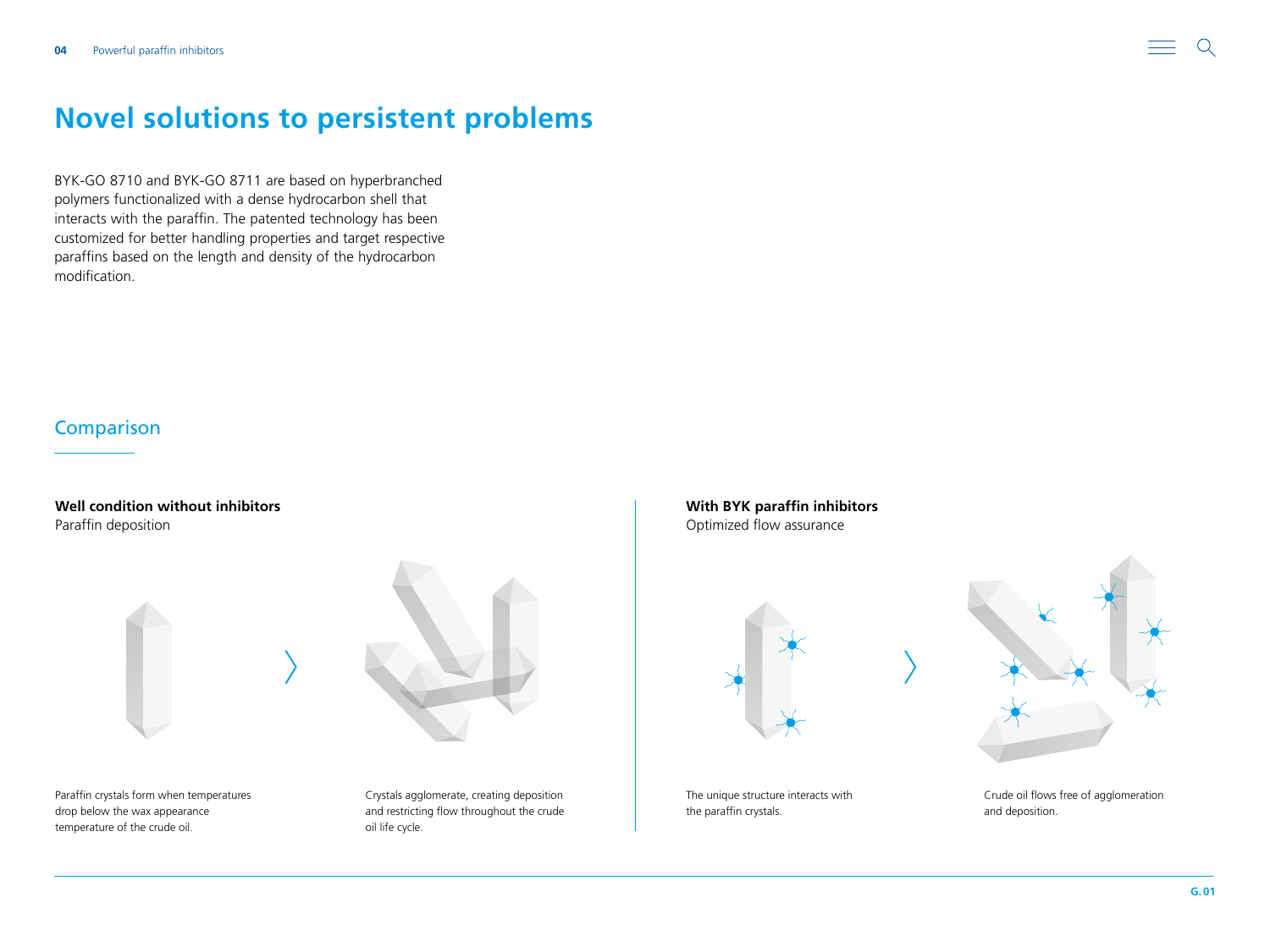# <span id="page-4-0"></span>**Wax inhibitor physical properties**

| <b>Products</b>    | <b>Active substance (%)</b> | Pour point (°C) | 20% active in xylene pour point $(°C)$ |
|--------------------|-----------------------------|-----------------|----------------------------------------|
| <b>BYK-GO 8710</b> | 52                          | -6              | $< -27$                                |
| <b>BYK-GO 8711</b> | 52                          | 9               | -9                                     |
| <b>Benchmark 1</b> | 37                          | 24              | 15                                     |
| <b>Benchmark 2</b> | 50                          | 21              | 0                                      |
| <b>Benchmark 3</b> | 45                          | 24              | 9                                      |
| <b>Benchmark 4</b> | 50                          | 30              | -6                                     |

**T.01**

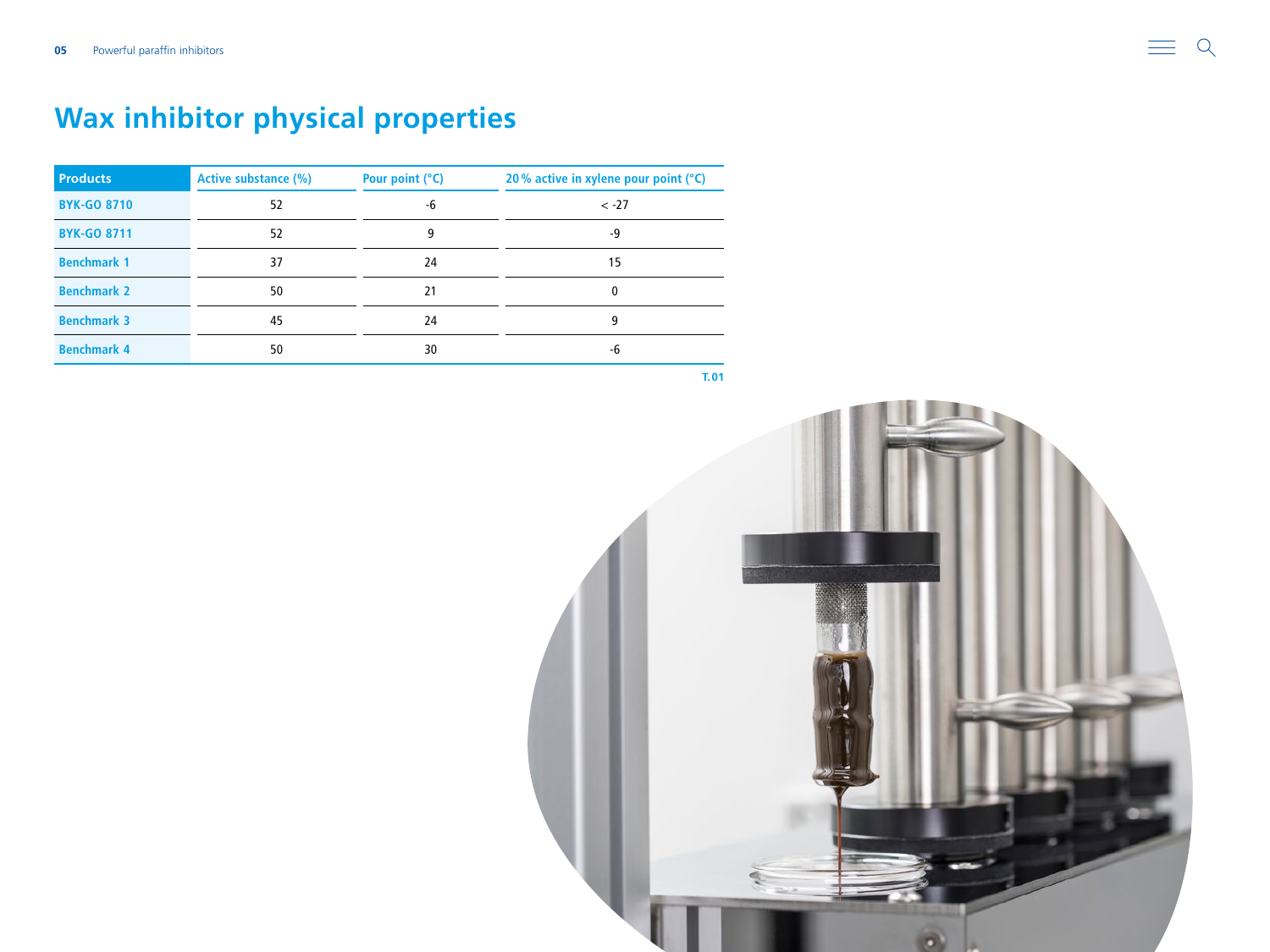## <span id="page-5-0"></span>**Performance in challenging conditions**

[BYK-GO 8710](https://www.byk.com/en/products/additives-by-name/byk-go-8710) allows crude oil to be produced in seasonal weather with less downtime. This results in higher crude production and therefore more revenue.

Graph G.03 depicts the results of a crude oil that would be solid at ambient temperature, meaning the operator would be unable to produce or sell it. Only [BYK-GO 8711](https://www.byk.com/en/products/additives-by-name/byk-go-8711) was able to treat this highly paraffinic crude oil, allowing free crude oil production and minimal deposition.



Synthetic crude oil properties: pour point 45 °C, WAT 54 °C, wax content weight 15 %.

### Pour point depressant **Paraffin deposition inhibition** Paraffin deposition inhibition



All products are dosed at 50 ppm active substance. **G.03 G.02 G.02 G.02 G.03 G.03 G.03 G.03 G.03 G.03 G.03 G.03 G.03 G.03 G.03 G.03 G.03 G.03 G.03 G.03 G.03 G.03 G.03 G.03 G.** substance. Synthetic crude oil properties: Pour point 45 °C, WAT 54 °C, wax content weight 15%.